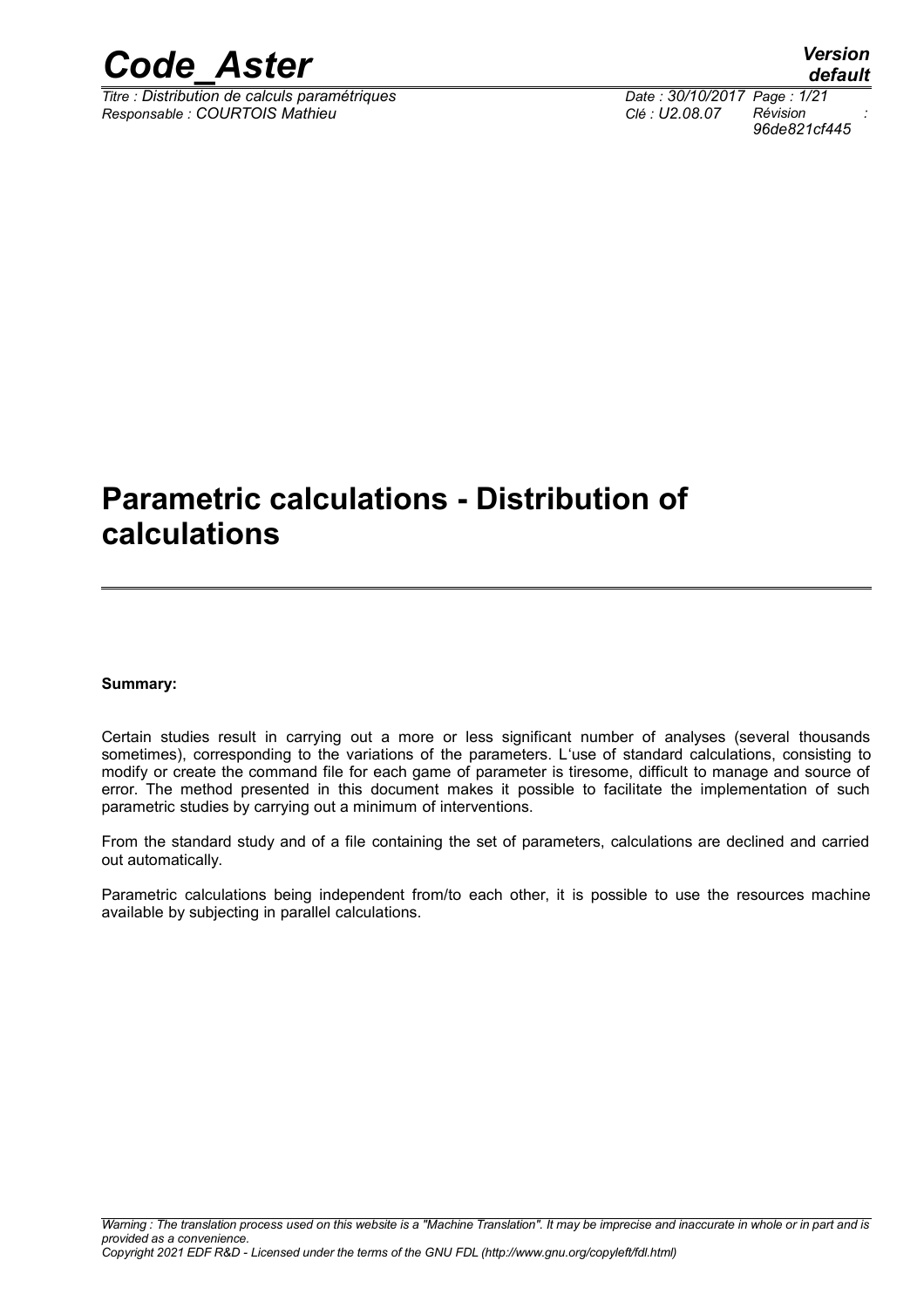# **Code Aster**

Titre : Distribution de calculs paramétriques Responsable : COURTOIS Mathieu

## **Contents**

Clé : U2.08.07

**Version** default Date: 30/10/2017 Page: 2/21

> Révision 96de821cf445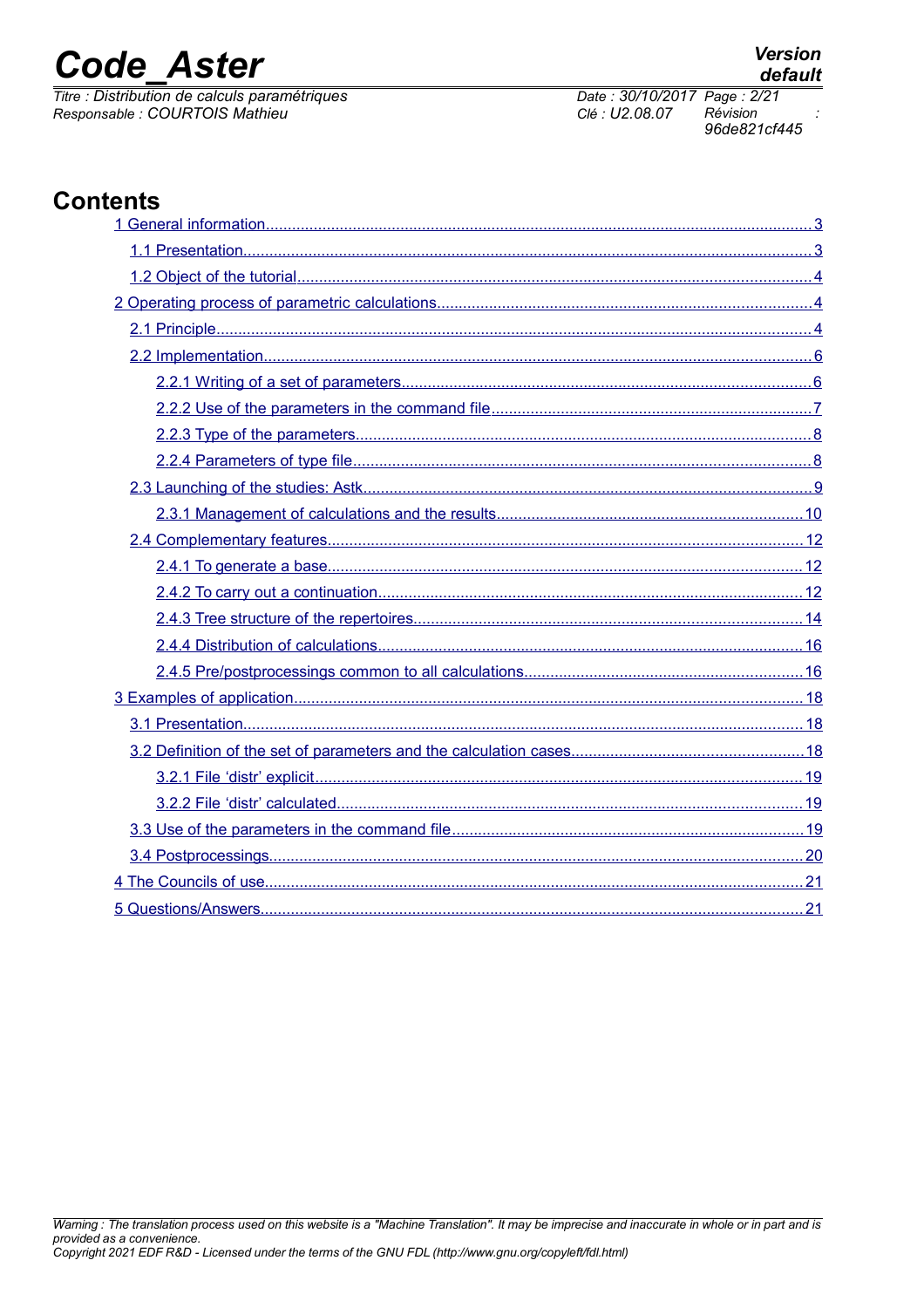*Titre : Distribution de calculs paramétriques Date : 30/10/2017 Page : 3/21 Responsable : COURTOIS Mathieu Clé : U2.08.07 Révision :*

*default 96de821cf445*

## <span id="page-2-1"></span>**1 General information**

### **1.1 Presentation**

<span id="page-2-0"></span>One **parametric study** is a standard study (mitre STUDY) in which one wishes to vary one or more parameters, such as for example:

- Parameters materials : Young modulus, limits elastic,...
	- Geometrical parameters : thickness of the hull, section of a beam,...
	- Parameters loadings : pressure, orientation of a force,...
- …

If one carries out these calculations like a standard calculation, the number of calculations to be realized can become very important, several thousands of calculations and their implementation becomes very tiresome.

The objective of this document is to describe methodology to be implemented in *Code\_Aster* to carry out this kind of study with the minimum of intervention.

All in all, a parametric study is the data of a nominal study (command file common to each parameter) and of a set of parameters: *Code\_Aster* the nominal study in several studies according to the provided parameters will decline, then will carry out each variation by taking of account the resources machine available.



#### **Figure 1.1-а: Variations**

*Warning : The translation process used on this website is a "Machine Translation". It may be imprecise and inaccurate in whole or in part and is provided as a convenience.*

*Copyright 2021 EDF R&D - Licensed under the terms of the GNU FDL (http://www.gnu.org/copyleft/fdl.html)*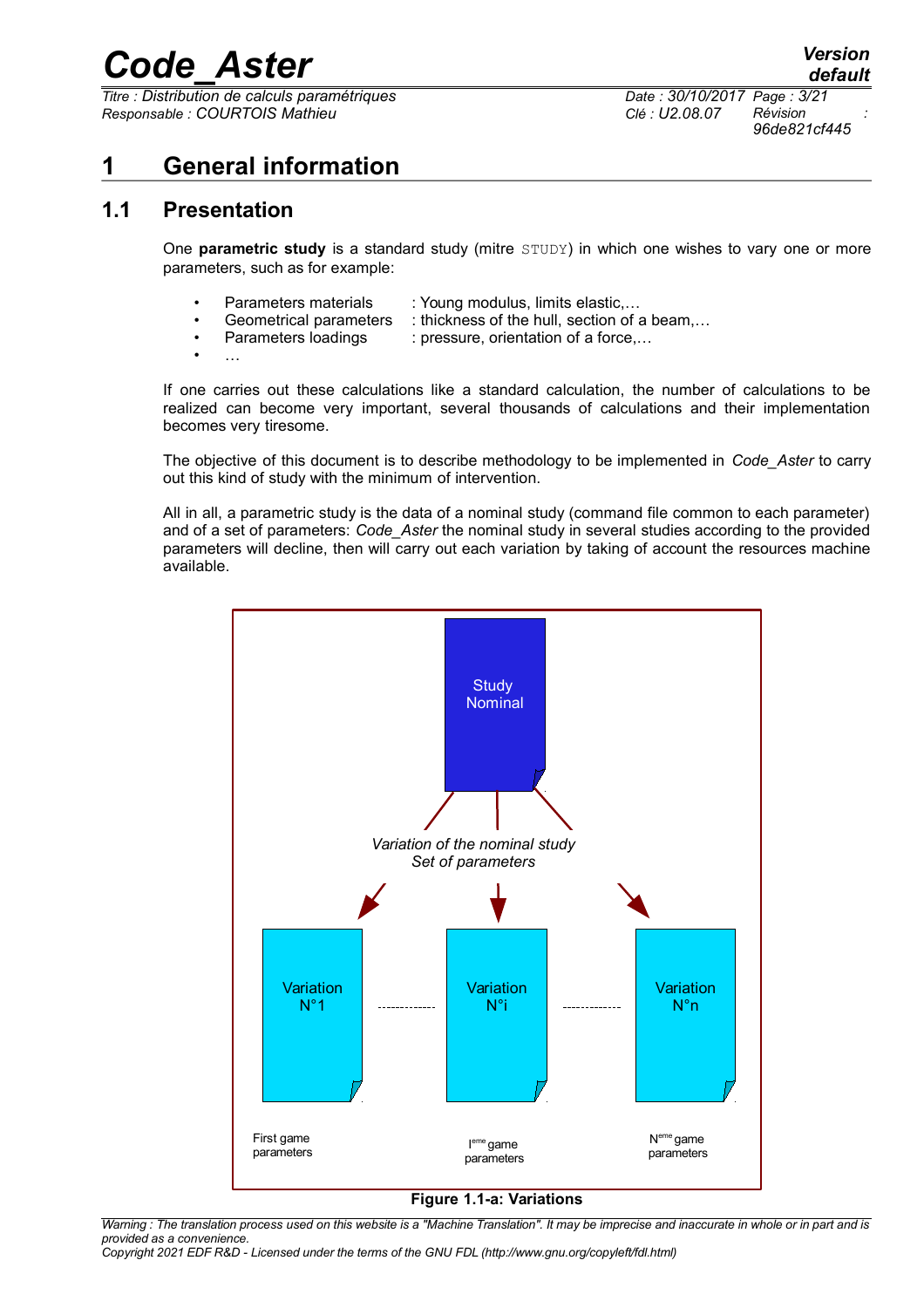*Titre : Distribution de calculs paramétriques Date : 30/10/2017 Page : 4/21 Responsable : COURTOIS Mathieu Clé : U2.08.07 Révision :*

### **1.2 Object of the tutorial**

<span id="page-3-2"></span>The objective of the tutorial is to provide to the user a maximum of information to enable him to implement parametric studies.

This document answers the following questions:

- How to prepare a parametric study (files,…),
- How to launch a parametric study (repertoires, options,…),
- How to generate and read again a base,
- How to use the resources calculations available (distribution of calculations,…),
- How to recover the results of the parametric study (command file, repertoire of results).

In the last paragraph one presents a detailed example of a parametric study.

In this document, it is supposed that the user is familiarized with standard calculations *Code\_Aster*. In the contrary case it is invited to to consult the following documents [U1.04.00],… and starting with carrying out a classical study.

## <span id="page-3-1"></span>**2 Operating process of parametric calculations**

### **2.1 Principle**

<span id="page-3-0"></span>The implementation of parametric studies in *Code\_Aster* is relatively simple. Nevertheless it is important that:

- your standard study turns without problem before undertaking this kind of calculation.
- you defined well as a preliminary the parameters which you wish to vary:
	- their names,
	- their values.
	- scenarios of calculations to be carried out.

In the case of a standard study you lay out at least :

- In data:
	- of a command file (.comm)
	- data files necessary (.mail, .med,...)
	- parameters (time and memory)
- At exit:
	- of a file message (.mess)
	- of a file result (.resu, .med,…)

To carry out a parametric study you need moreover:

- In data:
	- of a file describing the game of parameter  $(i.distr)$
	- of a repertoire results  $(.$ repe $)$
	- of an option Astk distribution=oui. According to the waiter, one can need to specify the class batch in which calculations will be subjected.
	- the parameters (time/memory) are the same ones for all calculations, those of the main job can be fixed independently of the study by the mechanism of plugin (cf [U1.04.00]).
- At exit:
	- of a repertoire results  $(.$  repe)

In the following paragraphs we include all these points in details.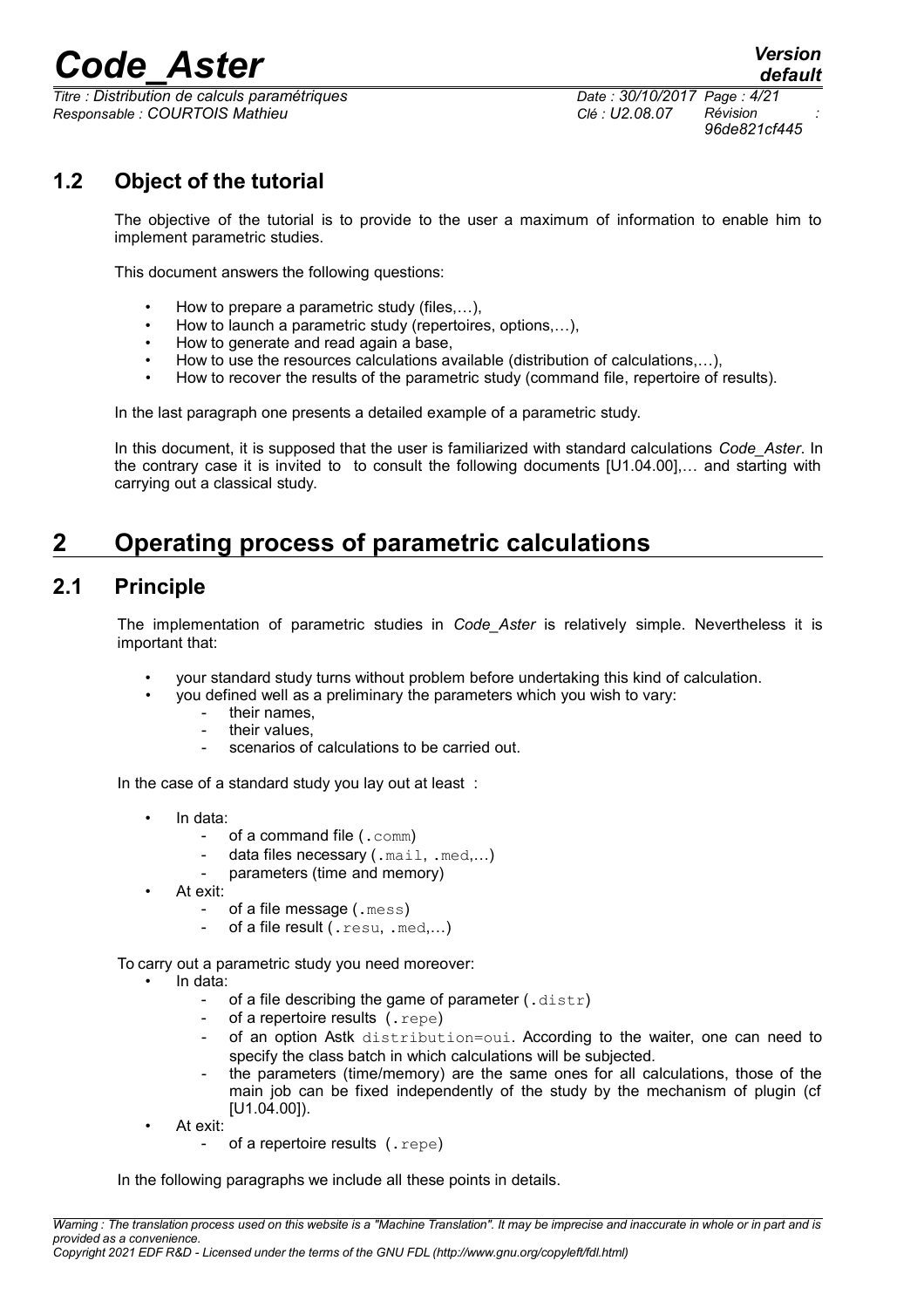*Code\_Aster Version Titre : Distribution de calculs paramétriques Date : 30/10/2017 Page : 5/21 Responsable : COURTOIS Mathieu Clé : U2.08.07 Révision :*

*96de821cf445*

In the following table we summarized the obligatory and optional elements which one finds in the case of a parametric study.

| Elements     | <b>Studies</b><br>standards | Parametric<br>studies | Comments                                                                                                                                | §     |
|--------------|-----------------------------|-----------------------|-----------------------------------------------------------------------------------------------------------------------------------------|-------|
| Command file | C                           | C                     | - The command set defines<br>- Use of the parameters                                                                                    |       |
| File of grid | С                           | C                     | Definition of the grid                                                                                                                  |       |
| distr        | x                           | р                     | Definition of the parameters and the<br>scenarios of calculation: value of<br>the parameters, either explicitly or<br>in way calculated | 2.2.1 |
| .mess        | C                           | X                     | File message                                                                                                                            |       |
| .resu        | С                           | X                     | File result with the format aster                                                                                                       |       |
| .png         | С                           | p                     | File result with the format med                                                                                                         |       |
| repe out     | C                           | p                     | Repertoire of the results                                                                                                               |       |
| hostfile     | X                           | р                     | Allows to launch parallel<br>calculations                                                                                               | 2.4   |
| astk         | C                           | р                     | Options of launching<br>$distriolution = yes$                                                                                           | 2.3   |
| base         | C                           | p                     | The bases are stored in repe out                                                                                                        | 2.4   |
| continuation | C                           | C                     |                                                                                                                                         | 2.4   |

**X** : pace of file

C : Fclassical ichier

p : fito shit parametric

| Table 2.1-1: Synthesis of the obligatory and optional elements in a parametric study |  |  |
|--------------------------------------------------------------------------------------|--|--|
|--------------------------------------------------------------------------------------|--|--|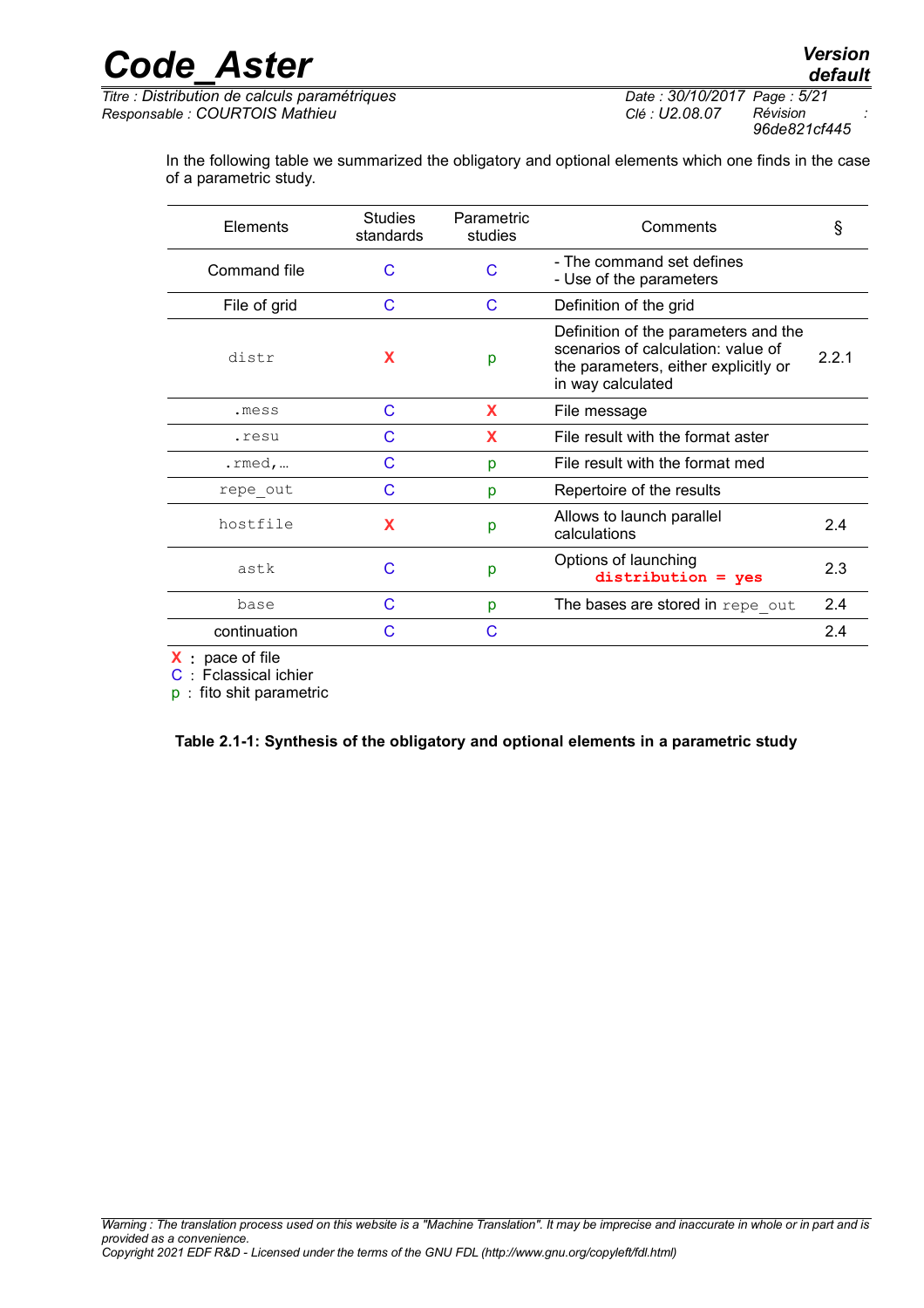*Titre : Distribution de calculs paramétriques Date : 30/10/2017 Page : 6/21 Responsable : COURTOIS Mathieu Clé : U2.08.07 Révision :*

### **2.2 Implementation**

<span id="page-5-1"></span>The actions to undertake to implement a parametric calculation are the following ones:

- 1) Writing of a set of parameters,
- 2) Use of the parameters in the command file,
- 3) Under Astk mitre STUDY : definition of the repertoire results and addition of the set of parameters,
- 4) Under small Astk TOOLS : definition of the type of calculation

#### **2.2.1 Writing of a set of parameters**

<span id="page-5-0"></span>Description, in language python, of the game of the parameters is carried out in the file  $\cdot$ . distr'. in which one finds

- the list of the parameters,
- the values which these parameters (scenarios of calculations) will take successively.

Example:

| Names of the parameters<br>Value of the parameters             |
|----------------------------------------------------------------|
|                                                                |
| # Young, <i>temp</i> impo: name of the variables               |
| # the variable Young will have like value 2.1E11 and 7.E10     |
| # the variable temp impo will have like value 100 and 273      |
|                                                                |
| <b>VALE= (</b>                                                 |
| $\mathbf{F}$ (yound = 2.1E11, temp impo = 100.), # scenario of |
| calculation n°1                                                |
|                                                                |
| $_F$ (young=7.0E10, temp_impo = 273.), # scenario of           |
| calculation                                                    |
|                                                                |
|                                                                |
|                                                                |

*Scenario of calculation*

**Figure 2.2.1-а: Explicit example of File "distr"**

In this example, there are two scenarios of calculation (n°1 and n°2) with the parameters Young and temp impo who will take successively as value  $(2.1E11, 100)$  and  $(7.0E10, 273)$ .

This stage, although the name of the parameters is sufficiently explicit, nothing makes it possible to say how they will be used. For the parameter  $Younq$ , that lets suppose that this one will be used at the time of the definition of material, but nothing for the moment makes it possible to affirm it.

From the point of view language python, the file  $\cdot$ . distr' a list of dictionaries of name contains VALE, (each dictionary corresponding to a calculation). One uses F as in the command file to define these dictionaries.

The definition of the parameters of the scenarios of calculation can be given explicitly or calculated.

#### *Notice*

*In the preceding example, the definition of the parameters and the scenarios of calculations are given explicitly. It is possible to call on the features of the language python to define them in an automatic way, a practical example is presented in the [§3.2.2\)](#page-18-1). The name of the parameters is defined by the user, it is advised to use explicit names.*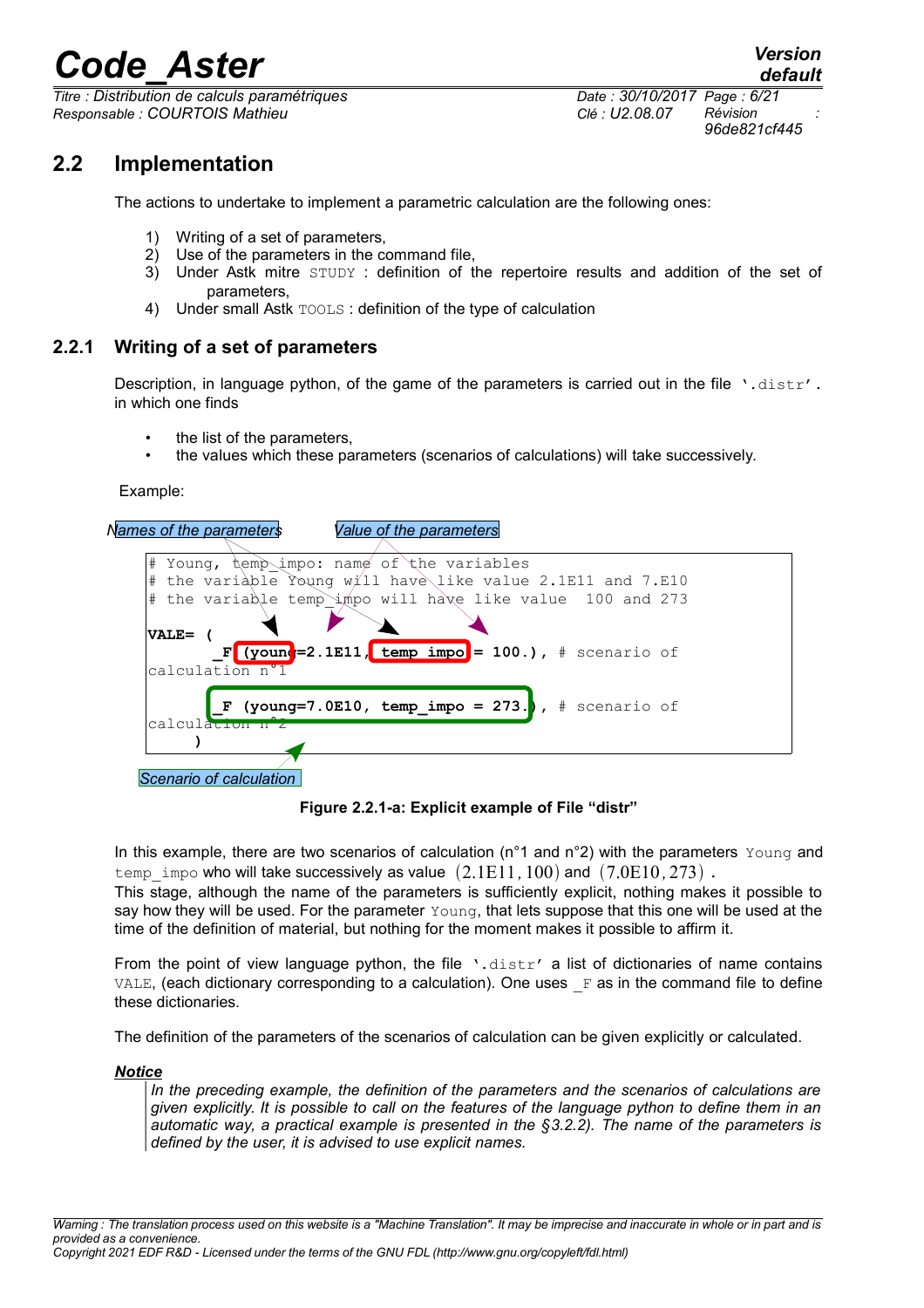*Titre : Distribution de calculs paramétriques Date : 30/10/2017 Page : 7/21 Responsable : COURTOIS Mathieu Clé : U2.08.07 Révision :*

*96de821cf445*

#### **2.2.2 Use of the parameters in the command file**

<span id="page-6-0"></span>In the paragraph [§2.2.1,](#page-5-0) one defined the set of parameters (name, values and scenarios of calculation), the objective now is to use these parameters in the command file, at the desired place.

The taking into account of these parameters in the command file is carried out in two times:

- 1) declaration of the variables python: parameters
- 2) use of these variables in the command file.

#### • **Declaration of the parameters (variable python)**

Before any use in an order or an unspecified expression, it is **obligatory** that the parameters are known. The objective is not to initialize them once again, but simply to declare them as variables python.

Example: in the file .distr precedent, one defined the parameters Young and temp impo. One will thus find in the command file the following lines:

```
BEGINNING () 
…
Young = 0.
temp impo = 0.
…
END ()
```
#### **Figure 2.2.2-а: Declaration of the parameters**

#### *Note:*

*The values affected in the command file will not be used, they will be replaced automatically by those defined in the file 'distr', for each scenario of calculations. Avoid choosing a name of parameter identical to a keyword of Code\_Aster. Substitution being made by the regular expression '^ (\*) name \*= \*', there could be confusion. Breakage being meaning, to use names in small letters makes it possible to avoid this pitfall.*

#### • **Use of the parameters**

The use of the parameters in the command file is carried out in a classical way, within the orders, of the mathematical expressions,…

#### Example:

| BEGINNING ()                                                                                         |
|------------------------------------------------------------------------------------------------------|
| $\cdots$<br>$ $ young=0.<br>temp impo=0.                                                             |
| $\cdots$<br> mat=DEFI MATERIAU (ELAS= F (E= <b>Young,</b> ))                                         |
| $\cdots$<br> t0 = AFFE CHAR MOVIES= (THER IMPO=<br>F (TEMP= <b>temp impo,</b><br>GROUP NO=' CHAUD'.) |
| $\cdots$                                                                                             |
| IEND<br>( )                                                                                          |

#### **Figure 2.2.2-б: Command file**

*Warning : The translation process used on this website is a "Machine Translation". It may be imprecise and inaccurate in whole or in part and is provided as a convenience. Copyright 2021 EDF R&D - Licensed under the terms of the GNU FDL (http://www.gnu.org/copyleft/fdl.html)*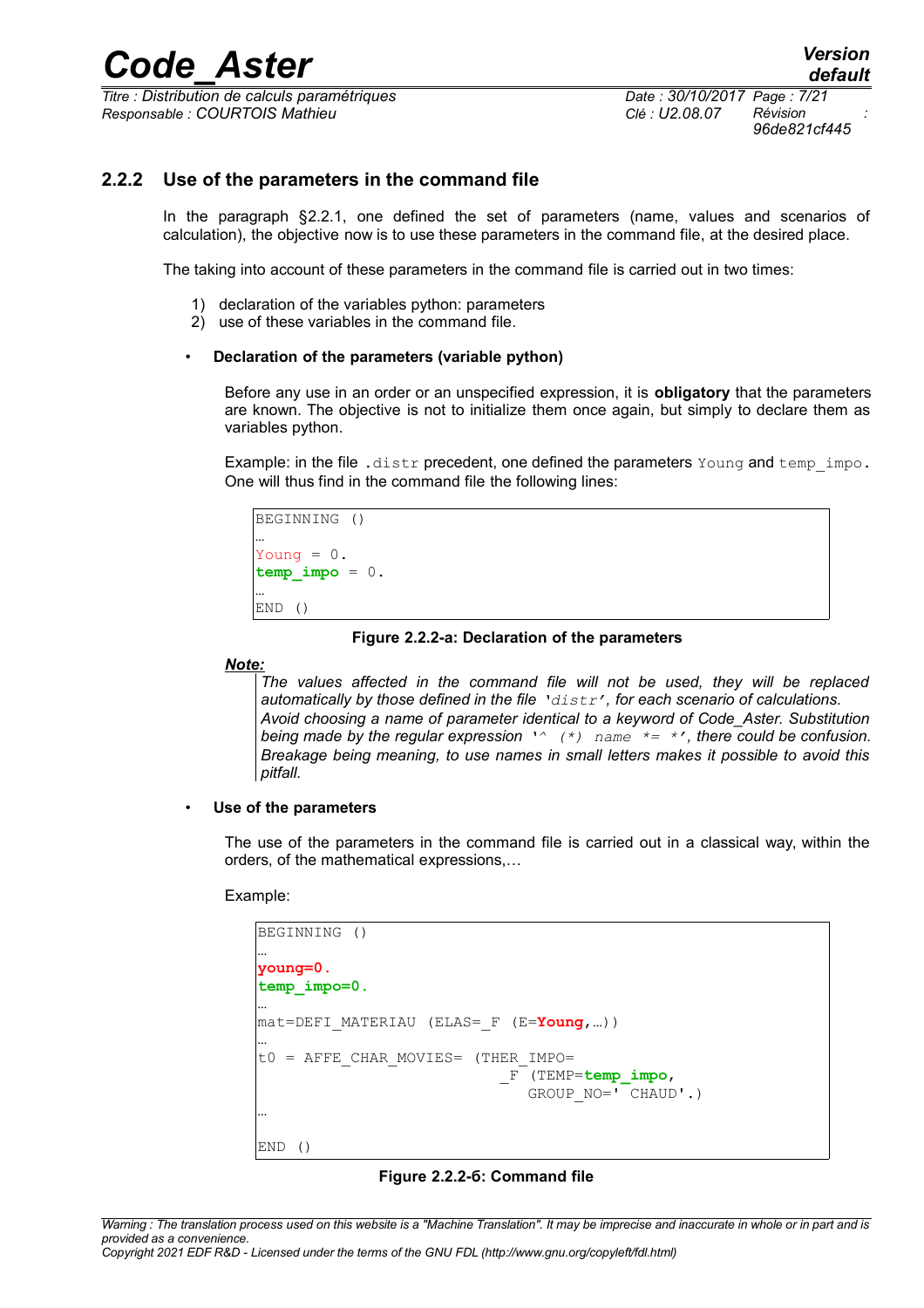*Titre : Distribution de calculs paramétriques Date : 30/10/2017 Page : 8/21 Responsable : COURTOIS Mathieu Clé : U2.08.07 Révision :*

*96de821cf445*

#### **2.2.3 Type of the parameters**

<span id="page-7-1"></span>The type of the parameters can be unspecified. Then, it is necessary to keep in mind that the replacement is textual at the time of the instanciation of the command set for a given game of parameters.

*Example:*

That is to say set of parameters:

 $\text{VALE} = (F ( \text{Young} = 2.1e11,$ index =  $4$ ,  $nomp = "'INST'$  $objf = 'FON1',),$ …)

and command set makes dizzy it:

Young  $= 2. e11$  $index = 0$  $nomp = 'X'$  $objf = FON0$ …

The command set declined on the set of parameters will be:

```
Young = 2.1e11index = 4nomp = 'INST'objf = FON1…
```
The difference is visible for the last two parameters where it is seen that one used the text of the character string of nomp and  $objf$  (and not the representation of this one, therefore a set of dimensions/quotation marks disappeared).

That allows paramétriser the use of concepts. Here, the function is used FON1 like parameter objf.

#### **2.2.4 Parameters of type file**

<span id="page-7-0"></span>Whenever the variable parameter is a file (for example to read a different grid), it is a question of making variable the name of this file (chain of text or number of file) and of using DEFI\_FICHIER. Example which mixes a file name in the form of a character string and the same thing while using a number of grid:

That is to say set of parameters:

```
VALE= (F - F) fname = "'/tmp/maillage 01.mmed'",
         index = 1,),
      F ( fname = "'/tmp/maillage 02.mmed'",
         index = 2,),
…)
```
and LE file orders:

```
fname = 'nom de fichier med'
index = 0# by using the file name
DEFI_FICHIER (ACTION=' ASSOCIER', UNITE=20, FICHIER=fNheart)
\overline{\text{meshA}} = LIRE MAILLAGE (FORMAT=' MED', UNITE=20)
# by using an index of file (one builds the name
# of the file starting from the index on 2 characters
```
*Warning : The translation process used on this website is a "Machine Translation". It may be imprecise and inaccurate in whole or in part and is provided as a convenience.*

*Copyright 2021 EDF R&D - Licensed under the terms of the GNU FDL (http://www.gnu.org/copyleft/fdl.html)*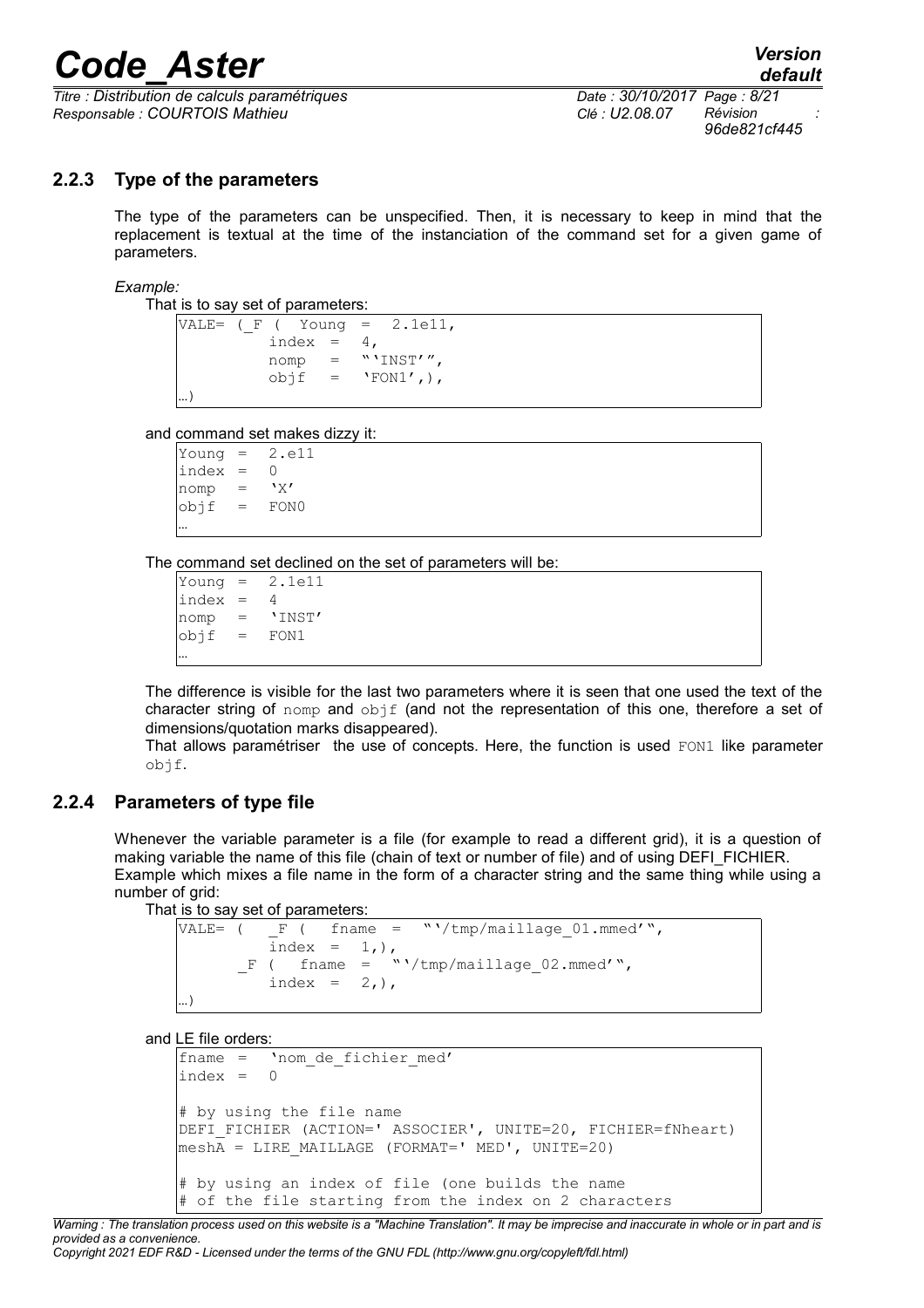*Titre : Distribution de calculs paramétriques Date : 30/10/2017 Page : 9/21 Responsable : COURTOIS Mathieu Clé : U2.08.07 Révision :*

*96de821cf445*

```
# with 0 front)
filename = '/tmp/maillage_ {I: 0>2} .mmed' .format (i=indice)
DEFI FICHIER (ACTION=' ASSOCIER', UNITE=21, FICHIER=filename)
\overline{\text{meshB}} = LIRE MAILLAGE (FORMAT=' MED', UNITE=21)
```
### **2.3 Launching of the studies: Astk**

<span id="page-8-0"></span>The launching of parametric studies is managed directly by Astk. This launching is identical to that of a classical study with the help of the addition of additional information such as:

- addition in the profile of study of a line to take into account the file 'distr'
- addition in the profile of study of a line to define the repertoire results of the type  $'$ repe'
- initialization in small the option, of the parameter distribution with 'YES'.



**Figure 2.3-а: Definition of the set of parameters, repertoire (astk)**

| X ASTK version 1.8.0 - poutre.astk - /home01/lebouvier/EL_15139                    |                            |                  |                                    |
|------------------------------------------------------------------------------------|----------------------------|------------------|------------------------------------|
| Fichier Configuration Outils Options                                               |                            |                  | Aide                               |
| <b>SURCH</b><br><b>TESTS</b><br><b>ETUDE</b> F                                     | Arquments                  | ire totale (Mo)  | 512                                |
| <b>FICHIERS</b>                                                                    | dbgjeveux                  | t Aster (Mo) □   |                                    |
| Chemin de base/home01/lebouvi                                                      | rep outils                 | s (h:m:s)        | 300                                |
|                                                                                    | rep dex                    | ine exéc         | aster2<br>$\overline{\phantom{a}}$ |
| Type<br>Serveur                                                                    | No □rep mat                | lion.            | NEW10<br>$\qquad \qquad =$         |
| $\text{aster2} = \sqrt{./\text{pouter}.\sqrt{}}$<br>comm<br>$=$ $\overline{ }$     | ORBInitRef                 |                  |                                    |
| $\text{aster2} = \sqrt{2}$ . /poutre.r<br>mmed<br>$\overline{\phantom{0}}$         | Paramètres                 | batch.           |                                    |
| $\texttt{aster2} = \parallel .\text{/pouter}.$<br>mess<br>$\overline{\phantom{a}}$ | $n$ bmaxnook = 5           | interactif       |                                    |
| $\text{aster2} = \parallel .\text{/pouter}.$<br>resu                               | $c$ presok = RESNOOK       | suivi interactif |                                    |
| distr<br>$\text{aster2} = \parallel .\text{/pouter}.$<br>$\overline{\phantom{a}}$  | $facmbs = 1$               | hodebug          |                                    |
| $\text{aster2} = \parallel . / \text{repe}$<br>repe<br>$\equiv$                    | $corefilesize = unlimited$ | debua            |                                    |
|                                                                                    |                            |                  |                                    |
|                                                                                    | Options de lancement       |                  |                                    |
|                                                                                    | $ncpus = 1$                | Lancer           | $run =$                            |
|                                                                                    | $mpi$ nbcpu = 1            |                  |                                    |
|                                                                                    | $mpi$ nbnoeud = 1          | Suivi des jobs   |                                    |
|                                                                                    | $classe =$                 |                  |                                    |
|                                                                                    | $depart =$                 |                  |                                    |
|                                                                                    | $distrib = OUT$            |                  |                                    |
|                                                                                    | $flashdir =$               |                  |                                    |
|                                                                                    | $ex$ ctool =               |                  |                                    |
|                                                                                    |                            |                  |                                    |
|                                                                                    |                            |                  |                                    |
|                                                                                    |                            |                  |                                    |
|                                                                                    |                            |                  |                                    |
| Arquments                                                                          |                            |                  |                                    |
| Active/Desactive le mode debug jeveux                                              |                            |                  |                                    |

**Figure 2.3-б: option distribution(Astk)**

*Warning : The translation process used on this website is a "Machine Translation". It may be imprecise and inaccurate in whole or in part and is provided as a convenience. Copyright 2021 EDF R&D - Licensed under the terms of the GNU FDL (http://www.gnu.org/copyleft/fdl.html)*

*Code\_Aster Version default*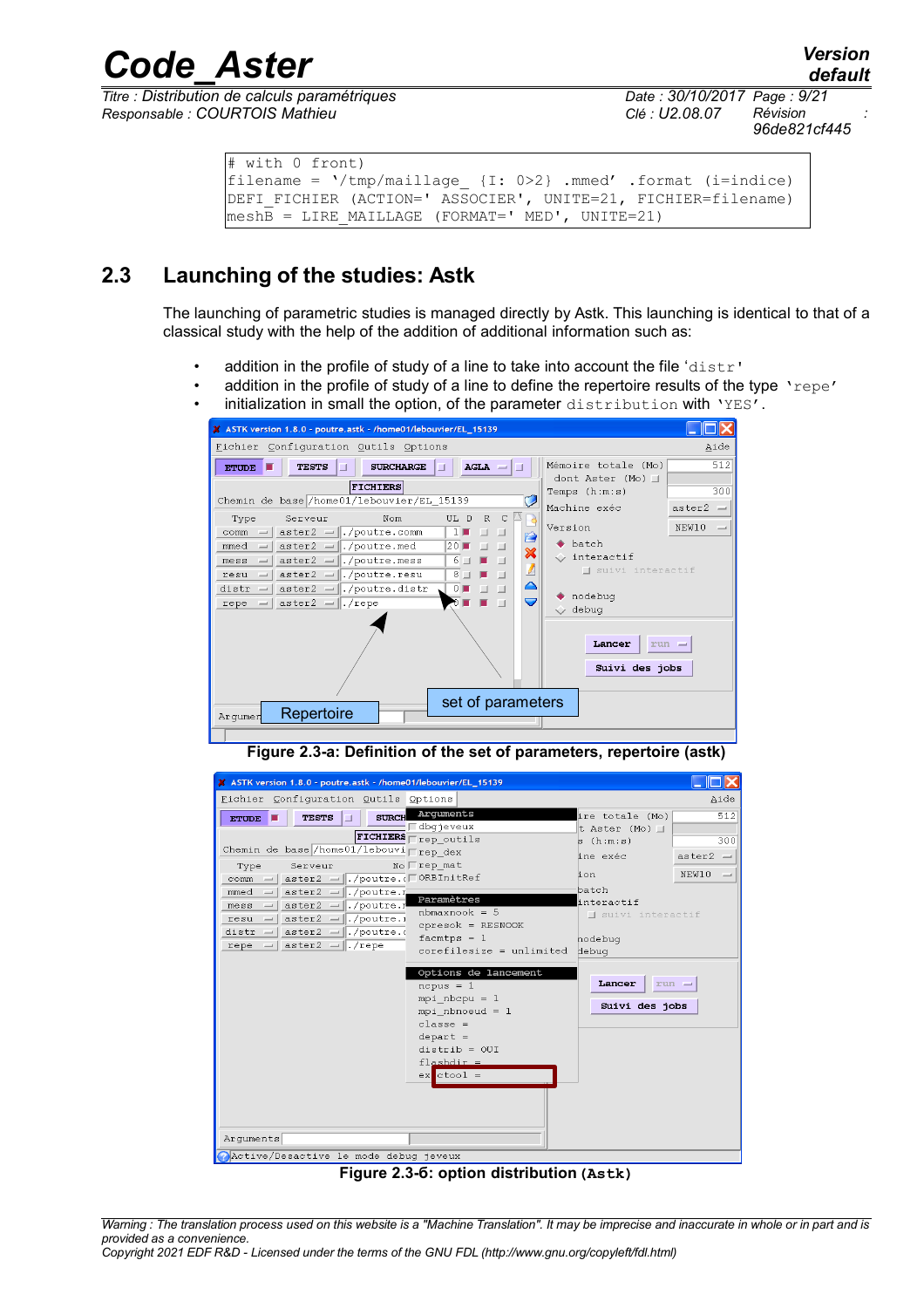*Titre : Distribution de calculs paramétriques Date : 30/10/2017 Page : 10/21 Responsable : COURTOIS Mathieu Clé : U2.08.07 Révision :*

*96de821cf445*

#### *Remarks*

*It is possible, like all Code\_Aster calculations, of launching parametric studies in command line mode with as\_run. For that, it is necessary to have the file as a preliminary .export:* as run --serv nom etude.export

#### **2.3.1 Management of calculations and the results**

<span id="page-9-0"></span>The repertoire of calculations is common to that of the results: it is defined in the profile of study under the type 'repe'. After the execution of parametric calculations, one as many finds in this repertoire repertoires calc i that launched calculations. A repertoire is also found flash. The detail of each one of these repertoires is presented below.

#### **2.3.1.1 Management of calculations**

The command files corresponding to each scenario are declined automatically starting from and the nominal set command file of parameters. These files are stored in the repertoires  $\text{calci}.$ The files output (message and error) of each calculation are stored in only one repertoire, the repertoire flash. All information concerning the course of each execution is in this repertoire.

#### **2.3.1.2 Management of the results**

As for a classical calculation, the user has the possibility of generating output files (tables, graphs,…). He will have to define them in the standard command file. These exits will be common to all the scenarios of calculation.

For example, let us suppose that the user wants to print a table in the file of unit logical 38 and one result with the format med in the logical file of unit 39. It will have to define in the nominal command file, the name of each output file so that they can be stored in the repertoire REPE OUT product automatically by *Code\_Aster.* The extract of the command file below illustrates this definition:

DEFI\_FICHIER (UNITE=38, FICHIER='. /REPE\_OUT/TABLE.OUT') IMPR\_TABLE (TABLE=SIYY, UNITE=38, NOM\_PARA= ('NODE', 'SIYY')); DEFI\_FICHIER (UNITE=39, FICHIER='. /REPE\_OUT/POUTRE.RMED') IMPR\_RESU (FORMAT=' MED', UNITE=39, RESU=\_F (RESULTAT=depl))

#### **Figure 2.3.1.2-а: file design of exit and their logical units**

#### *Note:*

*In the case of parametric study files .mess and .resu are not created. However, consultation of the files of the repertoire flash allows to collect the information usually transmitted in .mess*.

#### **2.3.1.3 Tree structure of the repertoires**

The figure below presents the localization of the files and repertoires of 2 scenarios of calculation.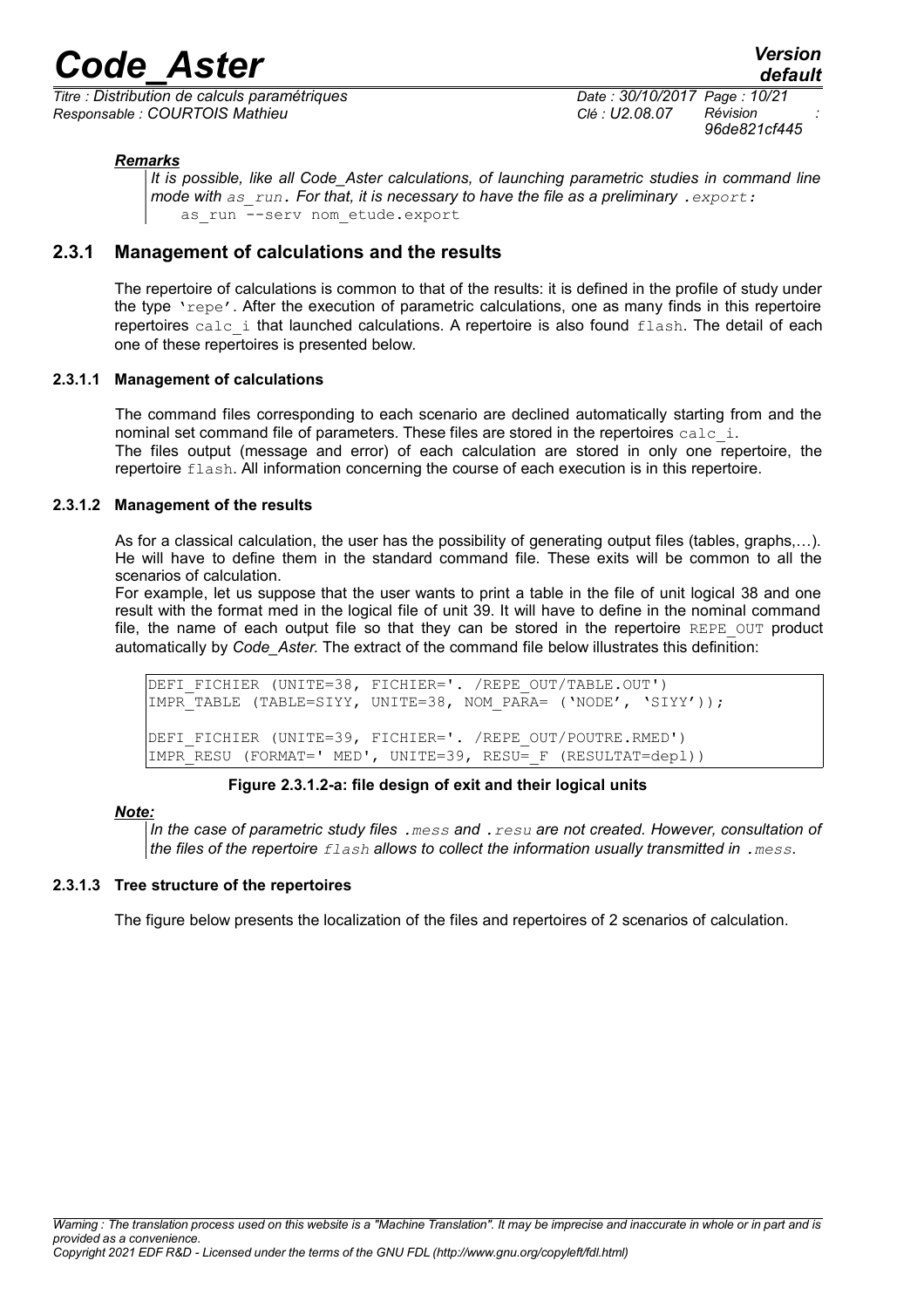$\overline{T}$ itre : Distribution de calculs paramétriques *Responsable : COURTOIS Mathieu Clé : U2.08.07 Révision :*

*96de821cf445*



*default*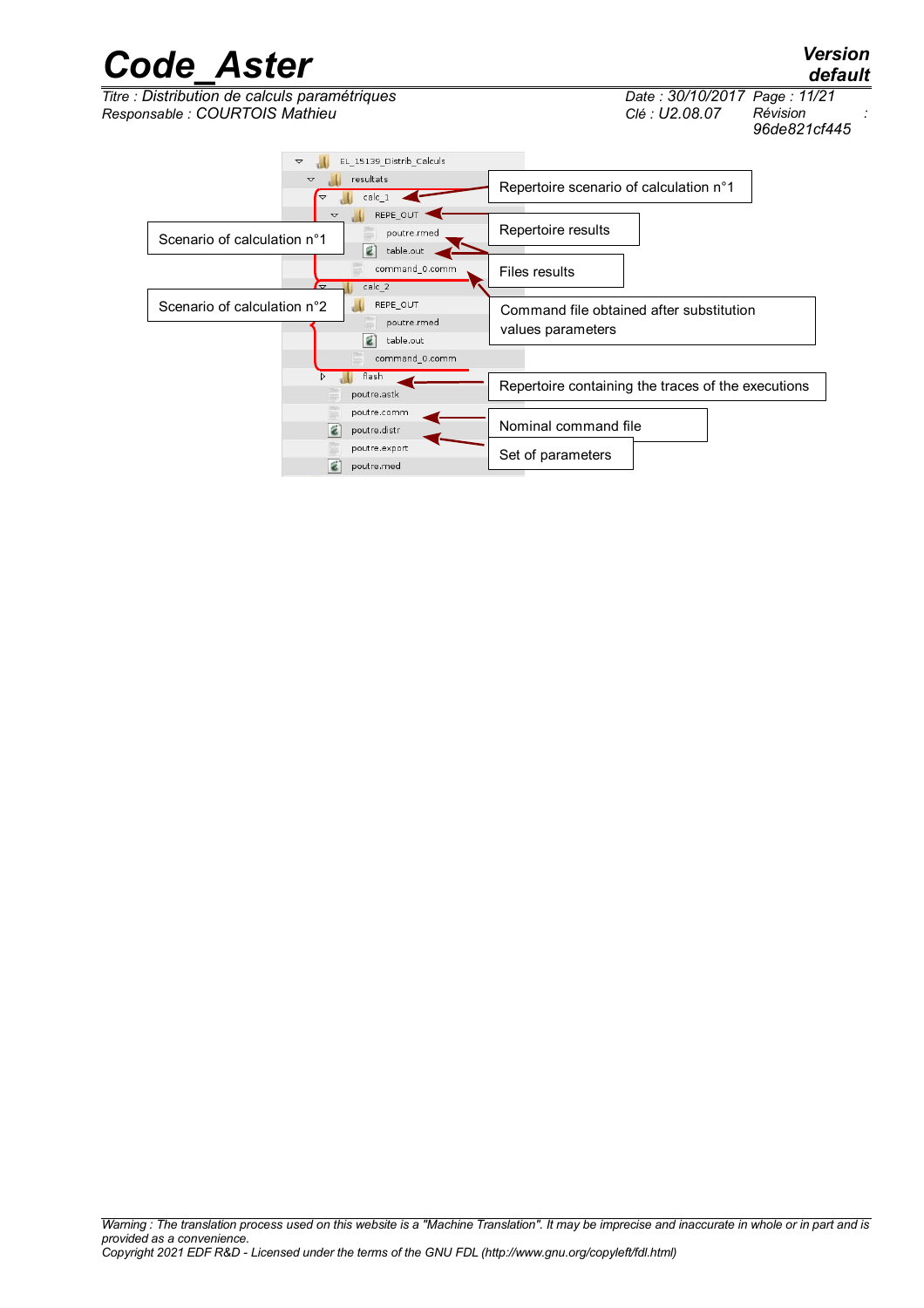$\overline{T}$ itre : Distribution de calculs paramétriques *Responsable : COURTOIS Mathieu Clé : U2.08.07 Révision :*

### <span id="page-11-2"></span>**2.4 Complementary features**

#### **2.4.1 To generate a base**

<span id="page-11-1"></span>As for a standard study, it is possible to generate a base. For that, it is enough to add in the profile of study an entry of the type 'bases' with for name that of the repertoire repe. One will find for each scenario of calculation the corresponding base stored in the repertoire calc i/bases.

| ASTK version 1.8.0 - poutre.astk - /home01/lebouvier/EL_15139                                                                                                                                                                                                                                                                                                                                                      |                                                                                                                 |                                                                                                                                  |                                 |
|--------------------------------------------------------------------------------------------------------------------------------------------------------------------------------------------------------------------------------------------------------------------------------------------------------------------------------------------------------------------------------------------------------------------|-----------------------------------------------------------------------------------------------------------------|----------------------------------------------------------------------------------------------------------------------------------|---------------------------------|
| Fichier Configuration Qutils Options                                                                                                                                                                                                                                                                                                                                                                               |                                                                                                                 |                                                                                                                                  | Aide                            |
| <b>TESTS</b><br><b>SURCHARGE</b><br>$AGLA$ -<br><b>ETUDE</b><br>LШ<br>肩<br><b>FICHIERS</b><br>Chemin de base /home01/lebouvier/EL 15139                                                                                                                                                                                                                                                                            | $REX -$                                                                                                         | Mémoire totale (Mo)<br>dont Aster (Mo) $\Box$<br>Temps (h:m:s)<br>Machine exéc                                                   | 512<br>512<br>300<br>$aster2 =$ |
| Serveur<br>Nom<br>Type<br>$\text{aster2} = \ \cdot\ $ ./poutre.comm<br>comm<br><b>Count</b><br>./poutre.med<br>$aster2 =$<br>mmed<br>$_{\rm med}$<br>./poutre.mess<br>$aster2 =$<br>mess<br><b>Canada</b><br>$aster2 =$<br>./poutre.resu<br>$resu =$<br>./poutre.distr<br>$aster2 =$<br>$distr =$<br>./results<br>aster2<br>repe<br>$_{\rm out}$<br>./results<br>Local<br>base<br>$_{\rm mod}$<br>$-$<br>Arguments | UL D<br>R<br>C<br>1 圖<br>B<br>20<br>6 <sub>1</sub><br>8<br>$0$ D<br>0<br>$\overline{\phantom{a}}$<br>$0$ $\Box$ | Version<br>$\bullet$ batch<br>$\sim$ interactif<br>I suivi interactif<br>nodebug<br>$\sqrt{ }$ debug<br>Lancer<br>Suivi des jobs | NEW10<br>$\sim$<br>EUD -        |

**Figure 2.4.1-а: Example of profile of study to generate a base by calculation**

#### **2.4.2 To carry out a continuation**

<span id="page-11-0"></span>As for a standard study, it is possible to exploit a base. For that, it is enough to add in the profile of study an entry of the type 'bases' with for name that of the repertoire repe in which each base with reading is present in the repertoire  $\text{calc }i/\text{bases.}$ 

| Mémoire totale (Mo)<br><b>TESTS</b><br><b>SURCHARGE</b><br>$REX =$<br>$AGLA$ -<br>ETUDE <b>I</b><br><b>Julian</b><br>原<br>dont Aster (Mo) $\Box$<br><b>FICHIERS</b><br>Temps $(h:m:s)$<br>Chemin de base /home01/1ebouvier/EL 15139<br>Machine exéc<br>Serveur<br>UL D<br>$R$ $C$<br>Nom<br>Type<br>Version<br>NEW10<br>$\text{aster2} = \ .$ /poutre poursuite.comm<br>1 圖<br>$comm \t -$<br>$\bullet$ batch<br>$aster2 = \dots$ /poutre.distr<br>0 国<br>$distr =$<br>$\sqrt{\ }$ interactif<br>$aster2 =   .$ /results<br>0 国<br>$repe -$<br>I suivi interactif<br>Local $-$ ./results<br>0 画<br>$base =$<br>$\bullet$ nodebug<br>$\vee$ debug<br>Lancer<br>TURI - | Suivi des jobs | Fichier Configuration Qutils Options |  | Aide                            |
|----------------------------------------------------------------------------------------------------------------------------------------------------------------------------------------------------------------------------------------------------------------------------------------------------------------------------------------------------------------------------------------------------------------------------------------------------------------------------------------------------------------------------------------------------------------------------------------------------------------------------------------------------------------------|----------------|--------------------------------------|--|---------------------------------|
|                                                                                                                                                                                                                                                                                                                                                                                                                                                                                                                                                                                                                                                                      |                |                                      |  | 512<br>512<br>300<br>$aster2 =$ |

Warning: The Figure 2.4.2-a: Example of profile of study to exploit the base associated with Tin part and is *provided as a Copyright 2021 EDF R&D - Licensed under the terms of the GNU FDL (http://www.gnu.org/copyleft/fdl.html)* **each calculation**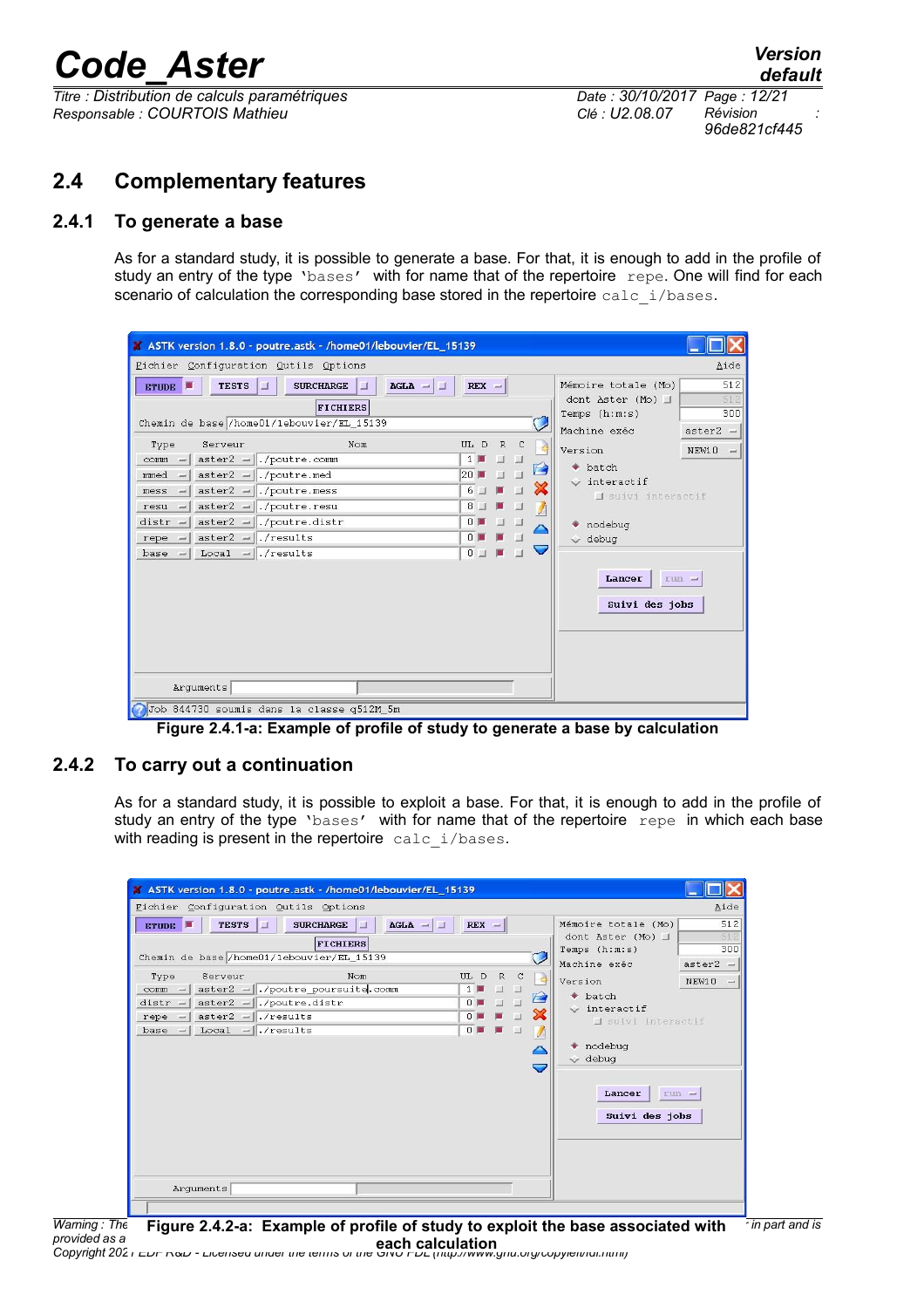

*Titre : Distribution de calculs paramétriques Date : 30/10/2017 Page : 13/21 Responsable : COURTOIS Mathieu Clé : U2.08.07 Révision :*

*default 96de821cf445*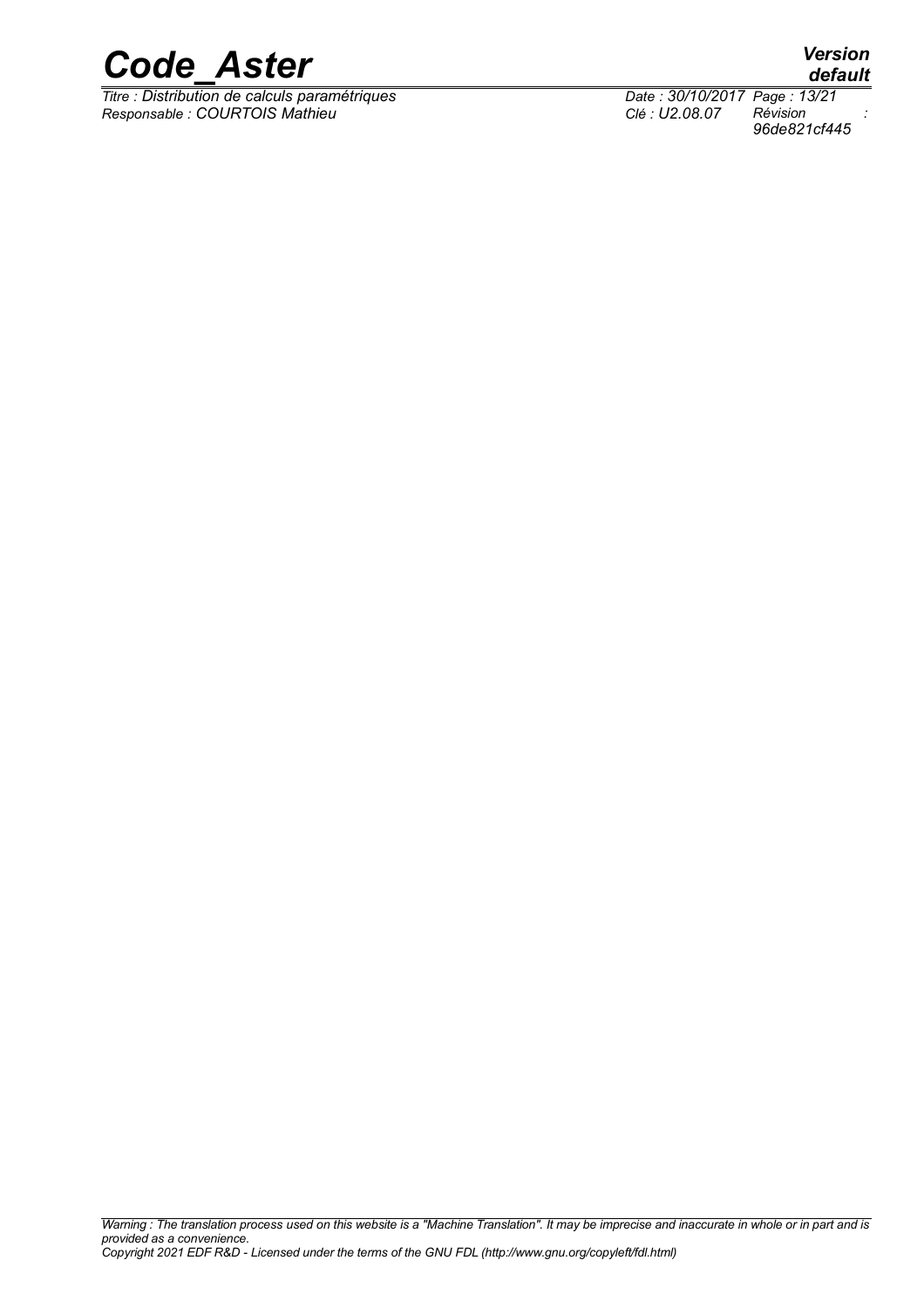*Titre : Distribution de calculs paramétriques Date : 30/10/2017 Page : 14/21 Responsable : COURTOIS Mathieu Clé : U2.08.07 Révision :*

*default 96de821cf445*

#### **2.4.3 Tree structure of the repertoires**

<span id="page-13-0"></span>One presents the tree structure of the repertoires in the presence of a basic reading for each of 5 calculations. The presence of a file will be noticed hostfile who will be the object of the following paragraph.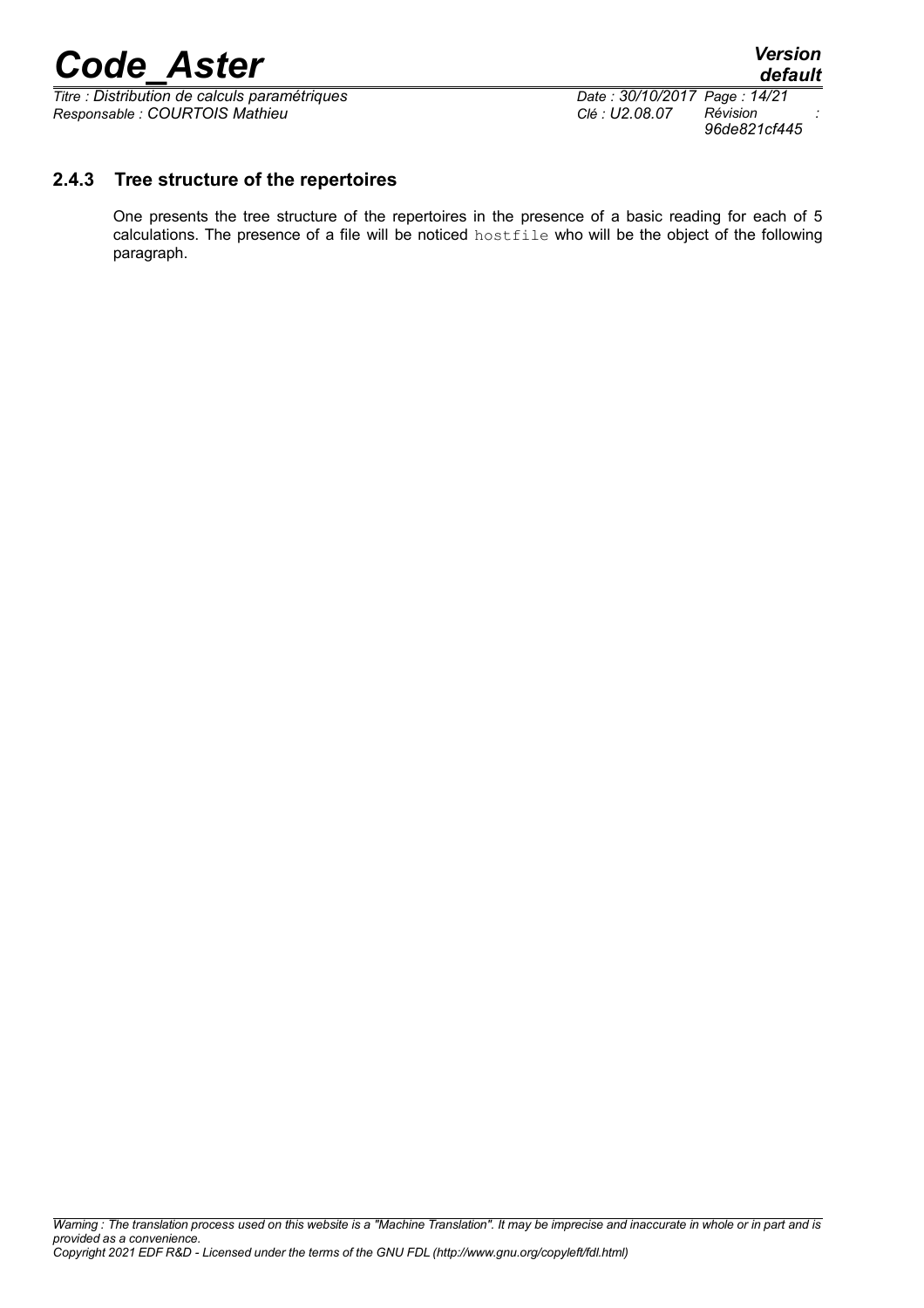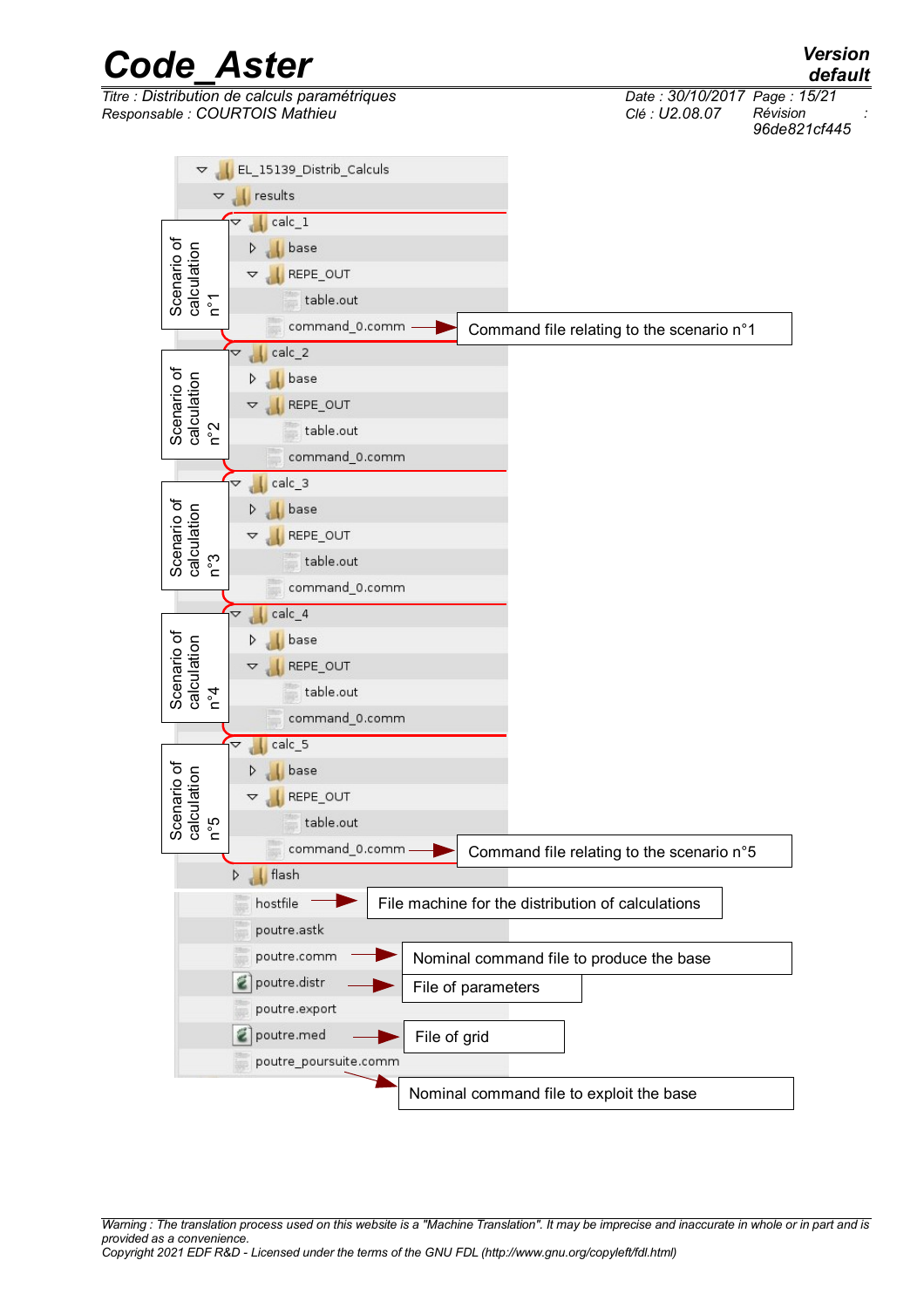*Titre : Distribution de calculs paramétriques Date : 30/10/2017 Page : 16/21 Responsable : COURTOIS Mathieu Clé : U2.08.07 Révision :*

*default 96de821cf445*

#### **2.4.4 Distribution of calculations**

<span id="page-15-1"></span>In the case of parametric studies, calculations are independent from/to each other. It is thus possible to use the resources machine available at the time of the distribution of calculations. It is thus advisable to create a file of the type 'hostfile' defining the resources machine. One defines in it:

- the name of the node where the jobs will be subjected.
- the maximum number of job to be subjected at the same time.
- total allocated memory.

#### *Note:*

*On a divided waiter, it is advised to use the file defined by the administrator and thus, not to redefine its own file of resources.*

*If the file hostfile is not present in the profile of study, it is the file batch\_distrib\_hostfile present in the repertoire etc/codeaster who will be used by default.*

For example on the centralized waiter, Lbe resources are managed by the software of batch. In this case, the file hostfile declare simply the number of calculations which will be subjected at the same time. Here one can subject up to 32 calculations on each frontal node (the memory is indicated *infinite*, i.e. that one leaves the software batch manage):

```
[ataster1] 
cpu=32 
mem=9999999 
[ataster2] 
cpu=32 
mem=9999999
```
#### **Figure 2.4.4-a: Example of file hostfile with waiter of batch**

So that your file of resource is taken into account, it is enough to add it in your profile of study by specifying the type 'hostfile'.

In the case of use of a set of machines available in interactive, the file hostfile could resemble:

```
# name of node
[machine1]
# number of CPU available
cvu=4# total memory of the machine out of Mo
mem=4000
# name of the node
[machine2]
# number of CPU available
cpu=8
# total memory of the machine out of Mo
mem=4000
```
#### **Figure 2.4.4-b: Example of file hostfile in interactive**

One will be able to have up to 12 calculations carried out simultaneously according to the memory available distributed on the two machines. If each calculation requires 2 Go of memory, there will be to the maximum two calculations per machine not to exceed the full amount of memory available.

#### <span id="page-15-0"></span>**2.4.5 Pre/postprocessings common to all calculations**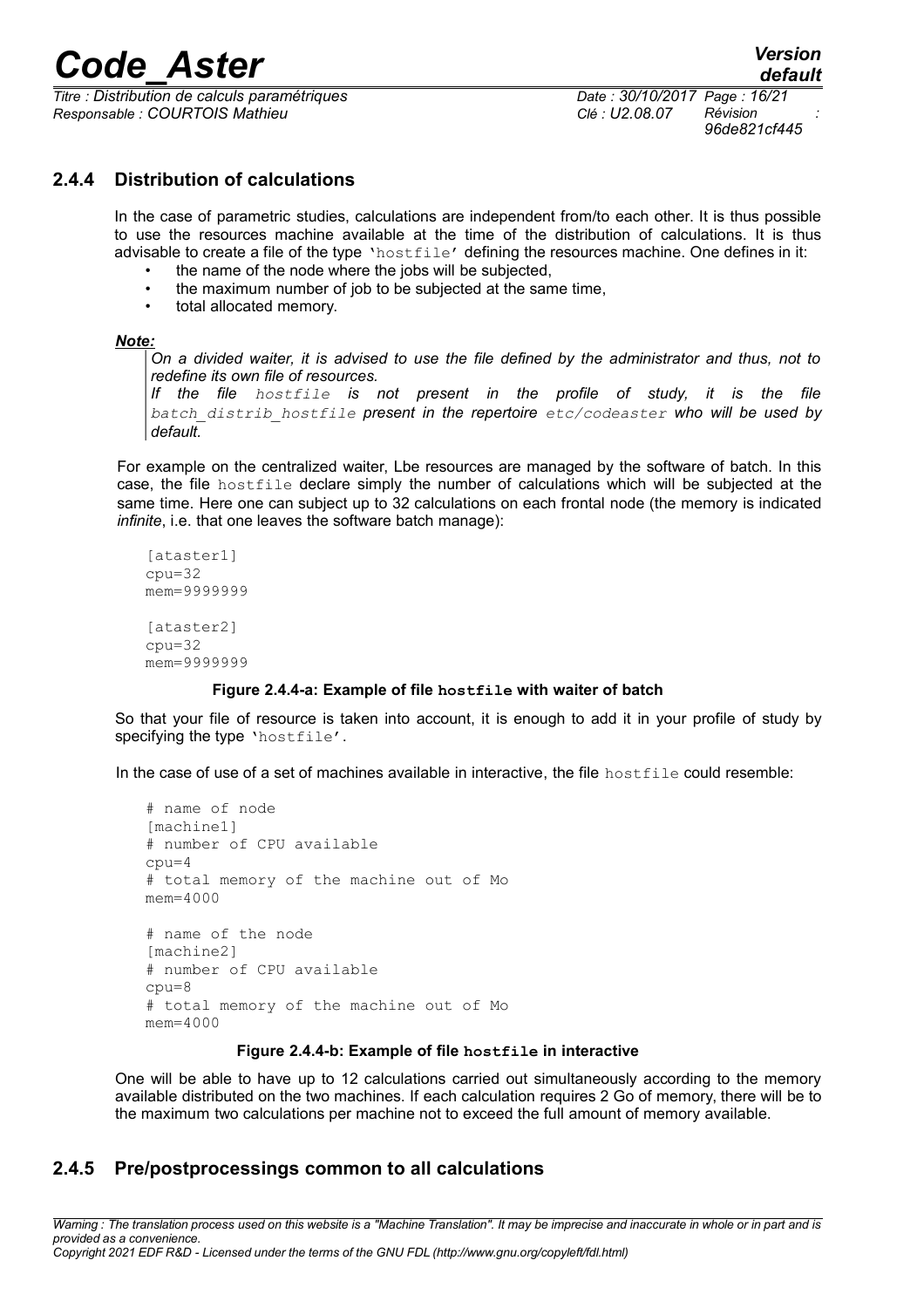$\overline{T}$ *Titre : Distribution de calculs paramétriques Responsable : COURTOIS Mathieu Clé : U2.08.07 Révision :*

*96de821cf445*

*default*

One lays out of 4 keywords in the file "distr": PRE CALCUL, UNITE PRE CALCUL, POST CALCUL, UNITE\_POST\_CALCUL.

PRE\_CALCUL (resp. POST\_CALCUL) a text (a set of orders Aster) defines which will be included just afterwards BEGINNING (resp. right front END).

UNITE PRE CALCUL (resp. UNITE POST CALCUL) propose same operation except that one provides a logical number of unit.

This modification is made for all the files of the type "COM" present in the profile.

This possibility is in particular used by the ordering of retiming MACR\_RECAL to add a postprocessing to each calculation slave.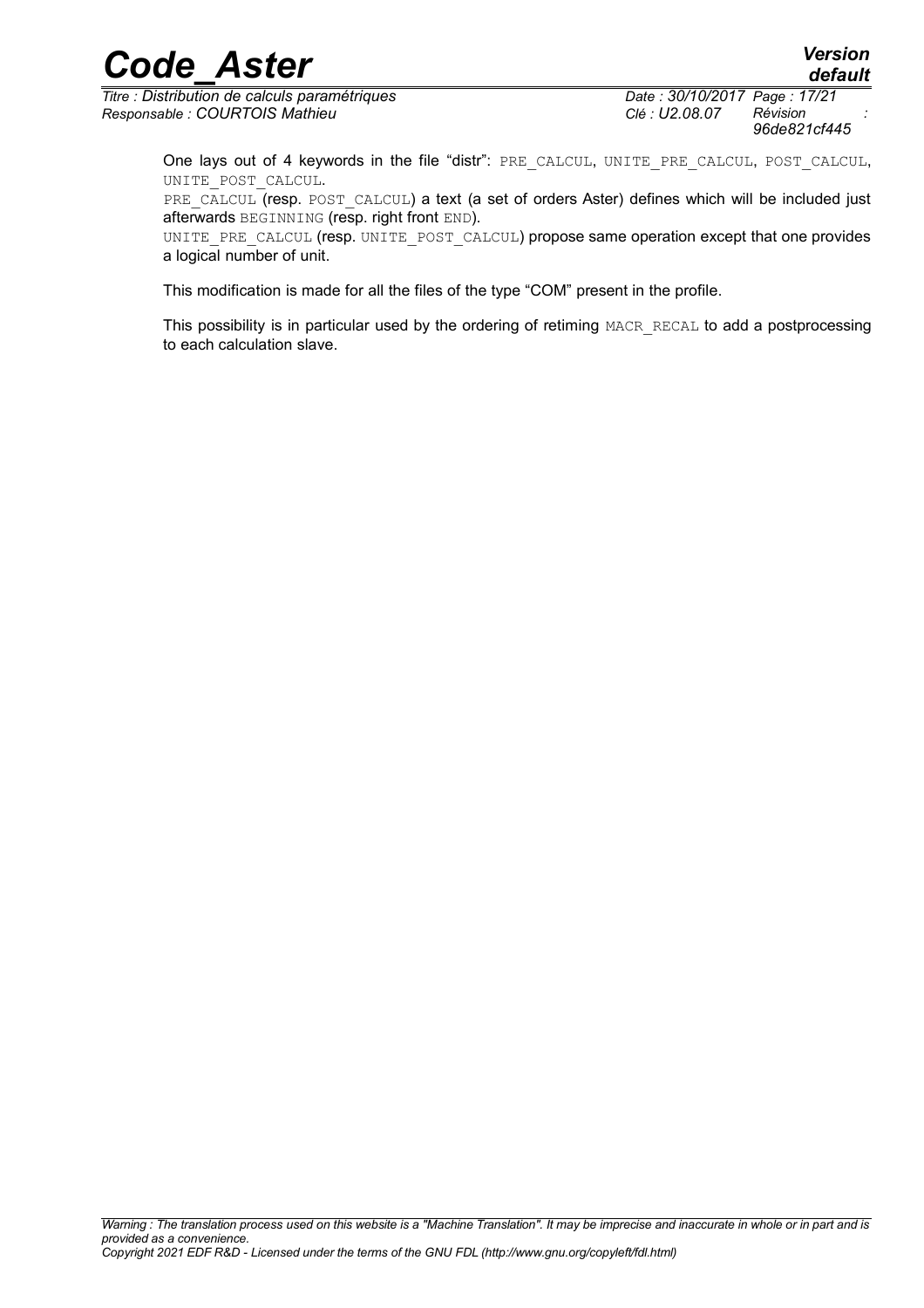*Titre : Distribution de calculs paramétriques Date : 30/10/2017 Page : 18/21 Responsable : COURTOIS Mathieu Clé : U2.08.07 Révision :*

*default 96de821cf445*

## <span id="page-17-2"></span>**3 Examples of application**

### **3.1 Presentation**

<span id="page-17-1"></span>The example selected to present the implementation of parametric studies is presented on the figure below. It is about a beam fixed at an end and subjected to a pressure distributed at the other end. The objective of this parametric study is to determine the evolution of the equivalent constraint of Von Mises along the higher line of the beam according to the orientation  $\alpha$ .

The data files are those of the CAS-test distr01a.



Calculations will be carried out all them  $22.5^{\circ}$ , for an angle  $\alpha$  varying  $0^{\circ}$  with  $90^{\circ}$ . The number of scenarios of calculation to be realized is thus of 5. In the table below we present the values which successively the parameters go *FX* and *FY* .

| Scenario n°   | Angle $\alpha$ | $FX = P \cdot cos(a)$ | $FY = P.\sin(a)$       |
|---------------|----------------|-----------------------|------------------------|
| 1             | $0.0^\circ$    | $10^{6}$              |                        |
| $\mathcal{L}$ | $22.5^\circ$   | $9.23879\times10^{5}$ | $-3.82683\times10^{5}$ |
| 3             | $45.0^{\circ}$ | $7.07106\times10^{5}$ | $-7.07106\times10^{5}$ |
| 4             | $67.5^{\circ}$ | $3.82683\times10^{5}$ | $-9.23879\times10^{5}$ |
| 5             | $90.0^\circ$   |                       | $-10^{6}$              |

**Table 3.1-1: Values of the parameters**

The command file of the nominal study is distr01a.comm. In the continuation of this presentation, we will detail the implementation of this kind of calculation, namely:

- the generation of the file 'distr'
- the use of the parameters in the command file.

### **3.2 Definition of the set of parameters and the calculation cases**

<span id="page-17-0"></span>It is possible to define the parameters in the file '.distr' in two ways:

- Explicitly: in this case the user provides all the values which can take the parameters.
	- Calculated: in this case the user resorts to programming python
		- to calculate these parameters in conditional form automatically or not,
		- to define these scenarios of calculation automatically, for example by sweeping all the combinations of parameters possible or by choosing the values min/moy/max parameters.

*Warning : The translation process used on this website is a "Machine Translation". It may be imprecise and inaccurate in whole or in part and is provided as a convenience. Copyright 2021 EDF R&D - Licensed under the terms of the GNU FDL (http://www.gnu.org/copyleft/fdl.html)*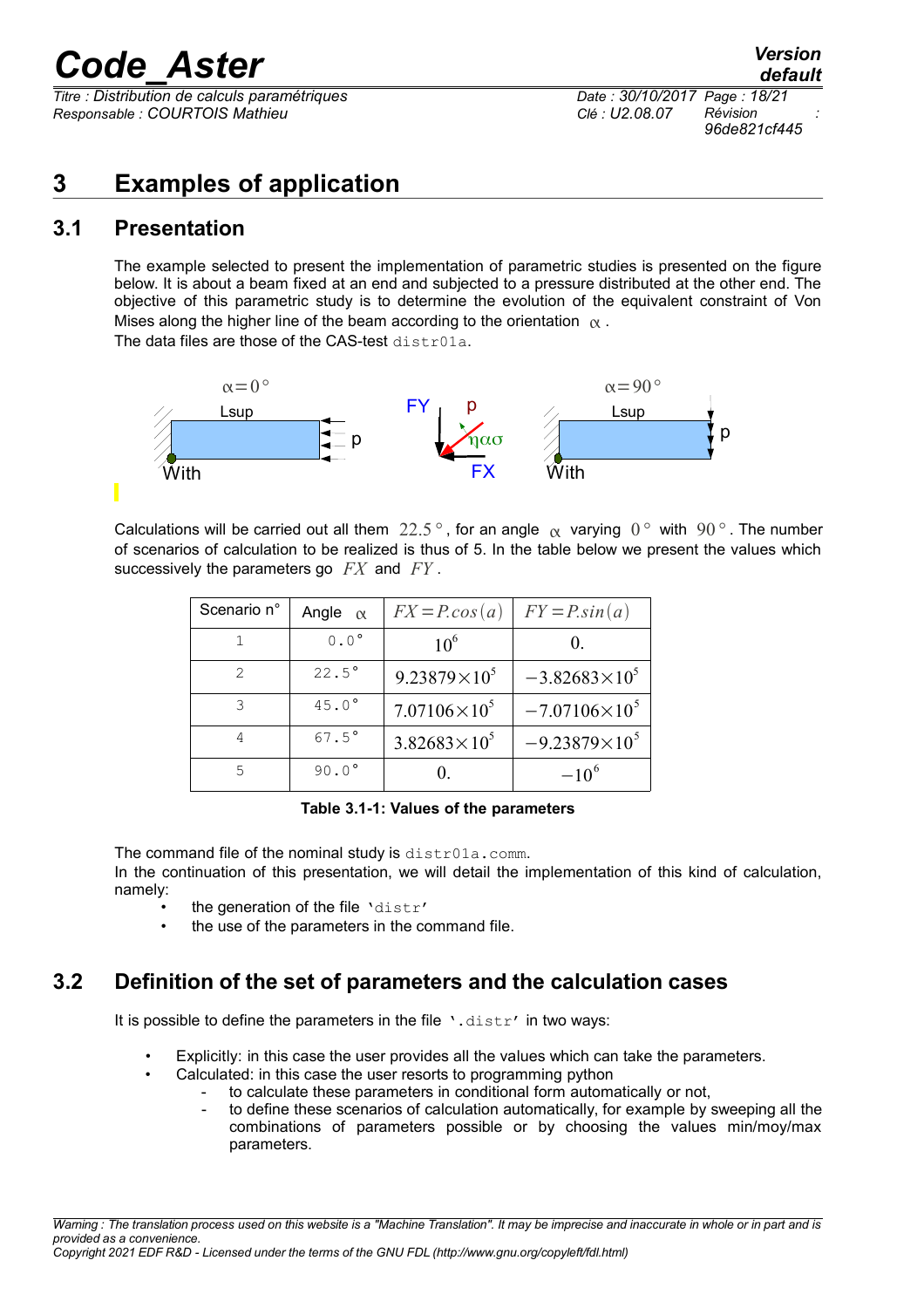*Titre : Distribution de calculs paramétriques Date : 30/10/2017 Page : 19/21 Responsable : COURTOIS Mathieu Clé : U2.08.07 Révision :*

#### **3.2.1 File 'distr' explicit**

<span id="page-18-2"></span>In this case, one explicitly writes the values of the parameters in the file  $\text{distr}'$ . In the case of the example, it is presented in the following form (file distr01a.50 CAS-test):

```
VALE= (
       F (F Norm=1.E6, F Tang=0.), \# calculation case
n°1
       F (F Norm=9.23879E5, F Tang=-3.82683E5), # calculation case
n°2
       F (F Norm=7.07106E5, F Tang=-7.07106E5), # calculation case
n°3
       F (F Norm=3.82683E5, F Tang=-9.23879E5), # calculation case
n°4
       F (F Norm=0., F Tang=-1.E6), \# calculation case
n°5
\overline{\phantom{a}}
```
**Figure 3.2.1-а: File 'distr' explicit**

#### **3.2.2 File 'distr' calculated**

<span id="page-18-1"></span>In this case, the writing of the file  $\text{distr}'$  is less simple, one calls on the programming of the language python. For this example, it is presented in the following form (file  $distr01a.51$  CAS-test):

```
from maths importation pi, cos, sin
importation numpy
VALE = []N = 5list theta = numpy.arange (N) * 22.5 * pi/180.
P = 1.e6for has in list theta:
    VALE.append (_F (F_Norm = P*cos (a),
                  F Tang = P*sin (a),))
```
**Figure 3.2.2-а: File 'distr' calculated**

### **3.3 Use of the parameters in the command file**

<span id="page-18-0"></span>It is enough to refer, in the nominal command file, the names of the parameters present in the file 'distr'.

```
BEGINNING ()
# Initialization (here the values of the parameters will appear)
F_Norm=0.
F_Tang=0.
…
CHAR=AFFE_CHAR_MECA (MODELE=MODE,
                     FORCE CONTOUR= F (GROUP MA = 'Near',
                                      FX = F Norm ,
                                      FY = F Trang),
```
*Warning : The translation process used on this website is a "Machine Translation". It may be imprecise and inaccurate in whole or in part and is provided as a convenience.*

*Copyright 2021 EDF R&D - Licensed under the terms of the GNU FDL (http://www.gnu.org/copyleft/fdl.html)*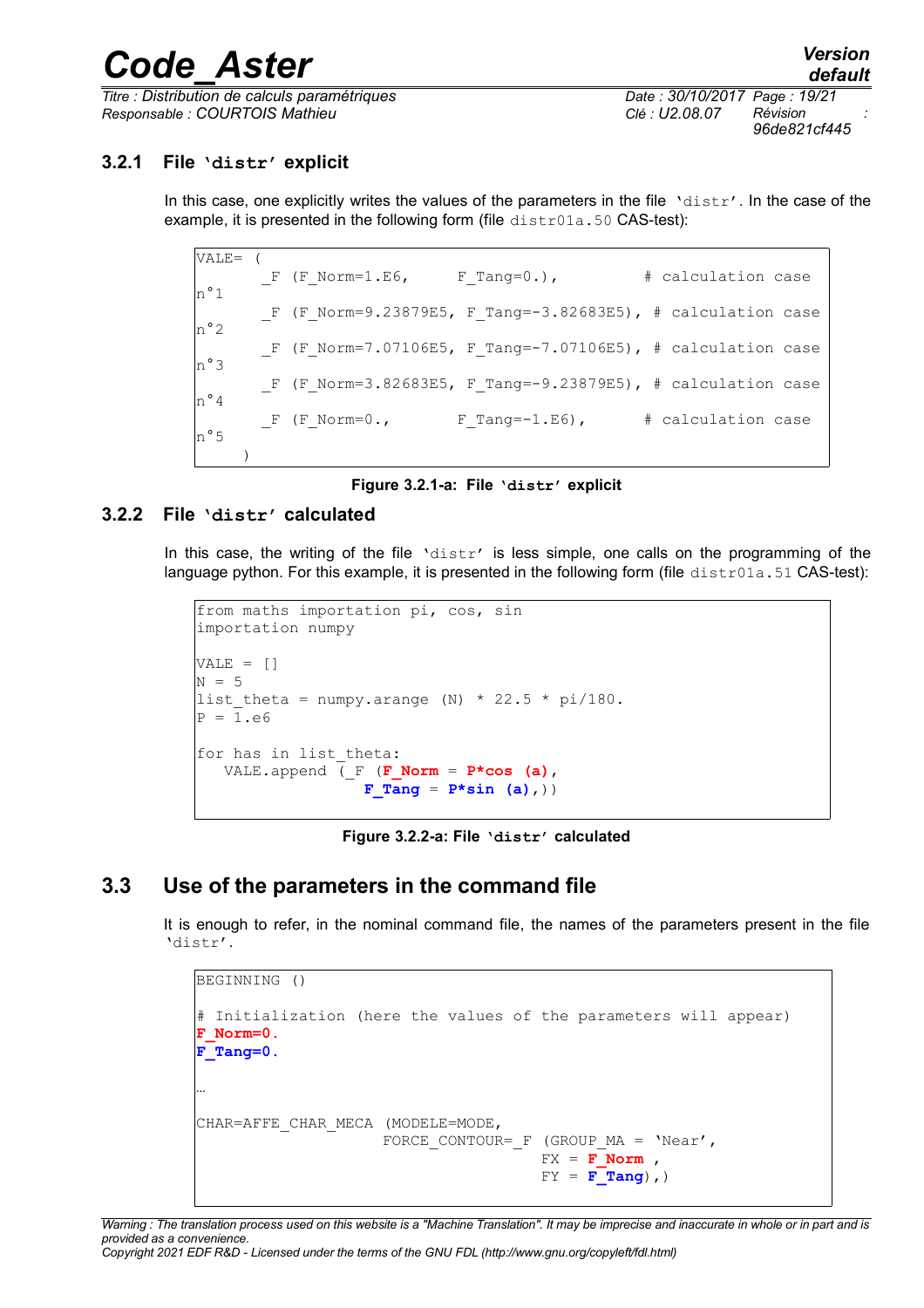*Titre : Distribution de calculs paramétriques Date : 30/10/2017 Page : 20/21 Responsable : COURTOIS Mathieu Clé : U2.08.07 Révision :*

*96de821cf445*

*default*

<span id="page-19-0"></span>The file distr01a.11 give an example of postprocessing with second reading of the whole of the files results, fusion of the results in a single table, impression of a curve with the whole of the evolutions of the constraint…